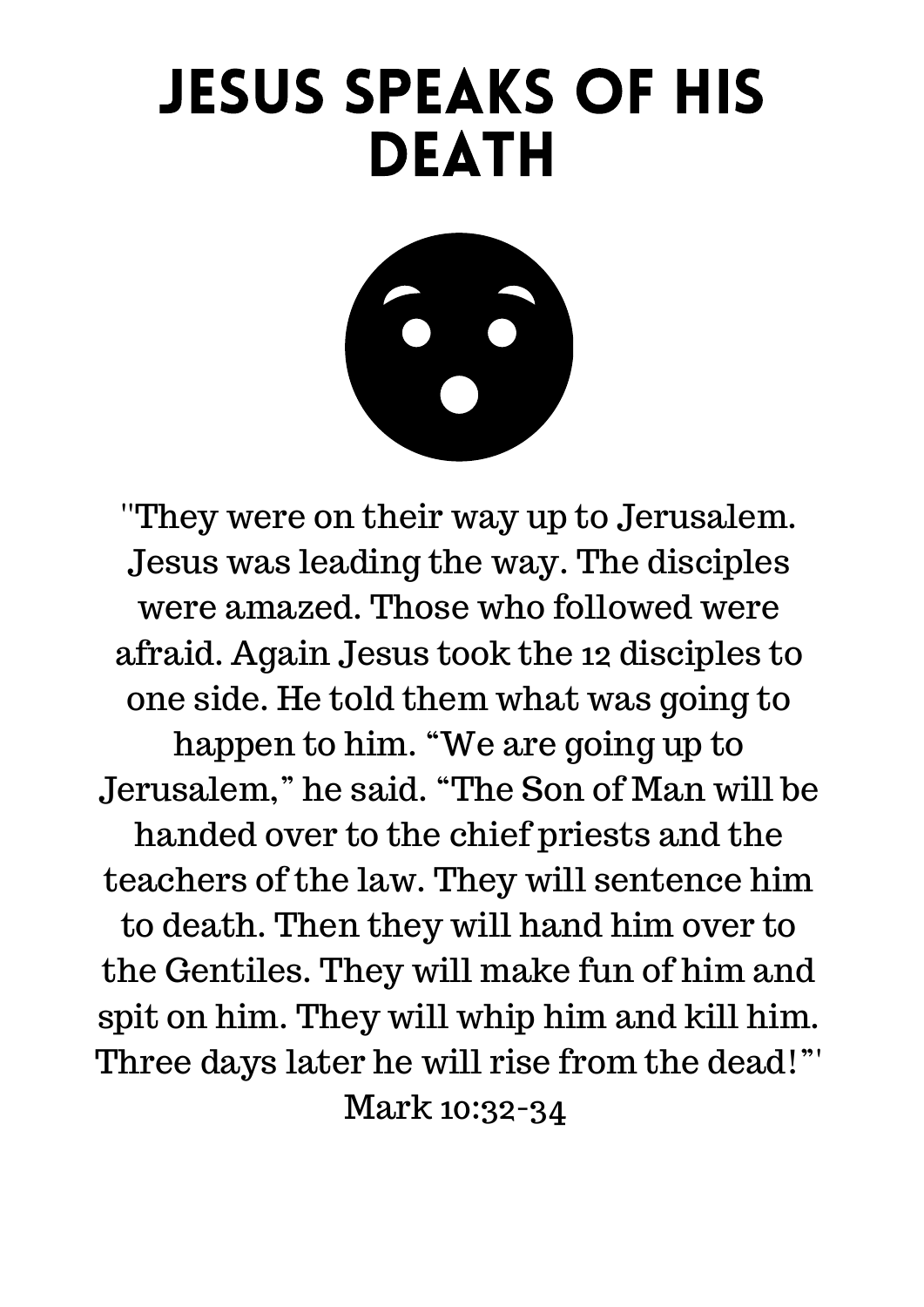'He suffered the things we should have suffered. He took on himself the pain that should have been ours. But we thought God was punishing him. We thought God was wounding him and making him suffer. But the servant was pierced because we had sinned. He was crushed because we had done what was evil. He was punished to make us whole again. His wounds have healed us. All of us are like sheep. We have wandered away from God. All of us have turned to our own way. And the Lord has placed on his servant the sins of all of us. He was treated badly and made to suffer. But he didn't open his mouth. He was led away like a lamb to be killed. Sheep are silent while their wool is being cut off. In the same way, he didn't open his mouth. He was arrested and sentenced to death. Then he was taken away. He was cut off from this life. He was punished for the sins of my people. Who among those who were living at that time tried to stop what was happening? ' Isaiah 53:4-8